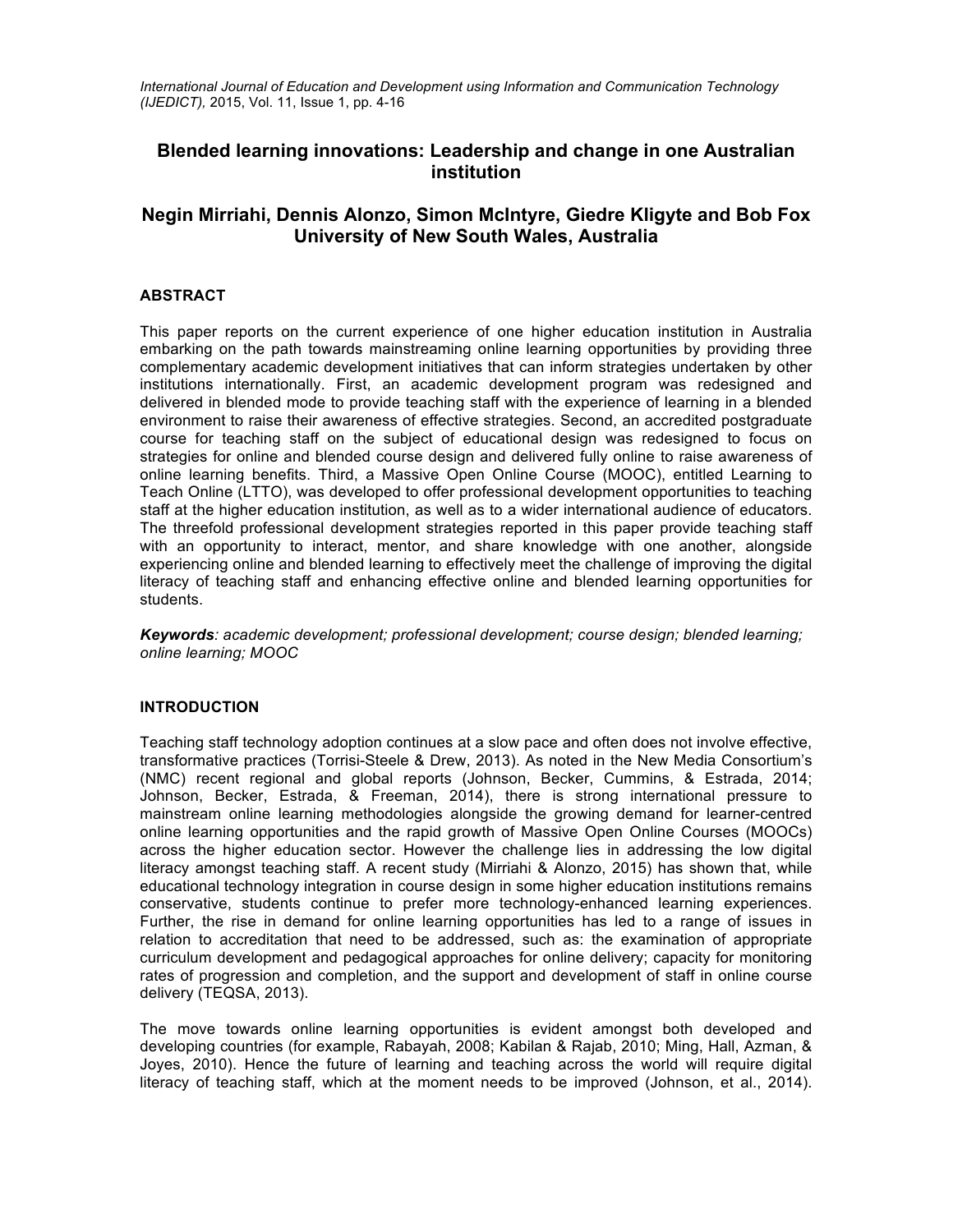Educational institutions around the world are adopting blended learning (a combination of face-toface in-class and online course delivery) (Graham, Woodfield, & Harrison, 2013). This paper discusses the strategic approach taken by the University of New South Wales, Australia (UNSW Australia) to develop the capacity of its teaching staff to design and deliver their own online and blended courses in order to increase the adoption of online and blended learning practice across the institution. While the strategies deployed are not unique to UNSW Australia, as other universities in Australia have similar objectives and approaches, this paper contributes to existing literature by reporting on strategies currently underway at UNSW Australia specifically, which other institutions, particularly those in developing countries, could adopt and apply to their own contexts.

# **LITERATURE REVIEW**

### **Teaching staff technology adoption and student technology use**

The ever-changing landscape of higher education brought about by the advent of technology and its affordances to offer more personalised learning, calls for an action to mainstream online learning methodologies (Johnson, Becker, Cummins, & Estrada, 2014; Johnson, Becker, Estrada, & Freeman, 2014). The issue of low digital literacy amongst teaching staff must be addressed if effective online learning is to become a critical component of a conventional higher education. The limited use of educational technology in higher education can be attributed to teaching staff low digital literacy (Johnson et al., 2014) contributing to minimal effective integration of technology in course design. The reasons that teaching staff may be hesitant to adopt educational technology range from unfamiliarity with the tools (Handal, MacNish, & Petocz, 2013) to concerns about the availability of technological support, and their perception about the relevance of technology to enhance student learning (Kennedy, Jones, Chambers, & Peacock, 2013). These attitudes of teaching staff towards technology acceptance were found by Ertmer, Ottenbreit-Leftwich, Sadik, Sendurur, and Sendurur (2012) to have the greatest influence on the success of technology adoption and use in the classroom. Hence, to enhance technology adoption amongst teaching staff, it is critical to assist them in valuing the affordances it provides for delivering flexible and personalised learning, coupled with enhanced student engagement (Chen, Lambert, & Guidry, 2010).

# **Changing teaching staff practices through online and blended learning**

As outlined above, facilitating a mind shift amongst teaching staff to take advantage of the online environment is one of the critical problems in implementing online or blended learning initiatives. It has been argued by Korthagen and Lagerwerf (2001) that personal experience, supported by concrete examples, are needed for knowledge to have a strong influence on teaching behaviour, and ultimately on one's routine practices,. In the case of blended learning, teaching staff beliefs and attitudes formed from their experience with educational technology can contribute greatly to its successful adoption and integration in their own course design. Hence, providing teaching staff with authentic blended and online learning experiences, using the same technologies that they could use in their actual teaching practices, can be an effective professional development strategy (Ertmer et al., 2012). Professional development programs for teaching staff offered in online or blended learning modes have the potential to build their confidence and awareness of effective flexible learning and teaching strategies (Atkinson, Fluker, Ngo, Dracup, & McCormick, 2009). In particular, they can provide a flexible, reflective and personally relevant learning experience, and the opportunity to establish online communities that can encourage ongoing access to resources, support, and sharing of knowledge (Glitz, 2013). To encourage the integration of online technologies into course design, and to minimise barriers to the actual use of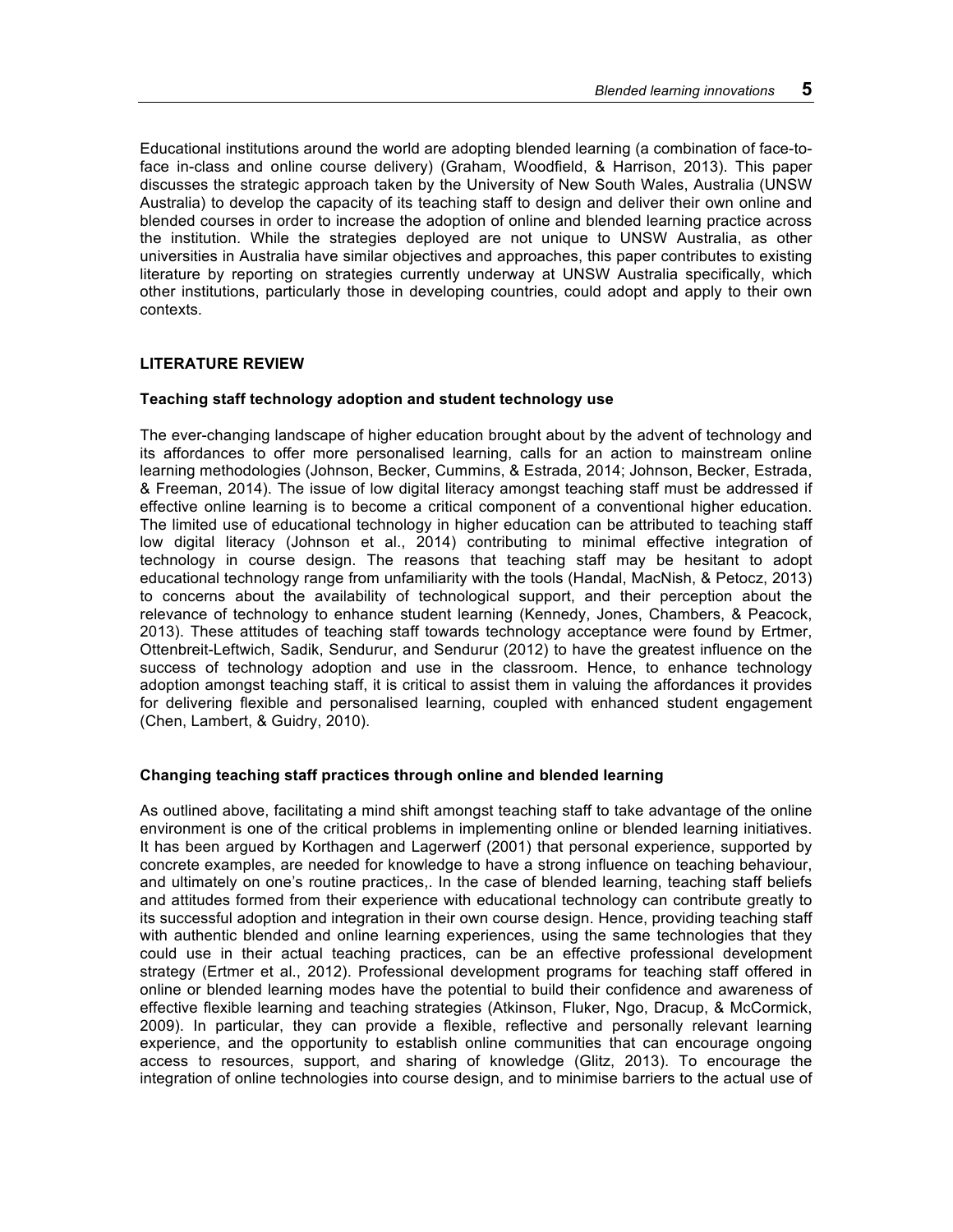the technologies, higher education institutions need to raise awareness of the benefits of effective online learning strategies by providing a range of opportunities for professional development and establishing institutional policies and strategic initiatives (Garrison & Vaughan, 2011).

### **Theoretical basis of an effective blended or online professional development program**

The design of effective professional development programs has been widely argued to embrace a supportive environment, job-embedded tasks, instructional-focused content and methodology, collaborative in nature, and on-going engagement of teaching staff (Hunzicker, 2010). Apart from these characteristics, one important aspect of a useful professional development program is the availability of a range of program designs where teaching staff can select which one best suits their needs and interests. Teaching staff who have greater autonomy in selecting a specific professional development program tend to gain greater benefits and have higher satisfaction of their experiences (Berry, Daughtrey, & Wieder, 2010). Also, critical to the success and impact of professional development programs is the degree of choice available to teaching staff for selecting their learning pace and navigation of content (Porter, Garet, Desimone, & Birman, 2003). However, regardless of blended or online learning initiatives, the design of such programs should be underpinned by theories of learning, which have been widely documented to have significant impact in improving learning gains (Fouser, 2010; Michael, 2006; Poelmans & Wessa, 2013). Specifically, the design of professional development programs should be rooted in constructivism (Dewey, 1916; Bruner, 1996) and social-constructivism (Vygotsky, 1978; Maddux, Johnson & Willis, 1997) alongside with the principles of adult learning (Brookfield, 1995; Knowles, Holton and Swanson, 1998) as demonstrated in the study of Huang (2002).

The constructivist theory of learning allows teaching staff to construct their knowledge and skills in blended or online learning and teaching through their actual experience in a professional development program that allows them opportunity to experience blended and online learning first hand. The use of technology to facilitate the construction of knowledge (Muir-Herzig, 2004) and their actual engagement in blended and online learning enables them to see connections between their learning experiences and their actual teaching responsibilities as facilitators of blended and online courses (Flores, 2005). In addition, following the tenets of socialconstructivism, teaching staff are encouraged to share their experiences with one another using online technologies. This interaction allows them to understand each other's unique context and experience in blended or online learning, which consequently expands their knowledge. Social interaction in the online environment helps people to share knowledge, develop and evaluate meanings, and hence enrich their understanding (Garrison & Vaughan, 2011).

The effectiveness of online or blended professional development programs lies primarily on the use of technology to form a community of learners where teaching staff actually learn (Schlager, Fusco, & Schank, 2002), and it should facilitate the social-construction of knowledge (Lloyd, 2000) through online discussion and peer support (Ellis & Phelps, 2000). In addition, technology use should facilitate reflective practice amongst individual participants, which has been found by Prestridge (2014) to transform their pedagogical beliefs and practices. Further, as Hanson and Carlson (2005) argue, teaching staff must be digitally literate to maximise their use of technology and must have a high level of understanding of how technology can support teaching and learning in an online environment. Further, their digital literacy needs to be supported to be at the required level of the program design to ensure that they can navigate and engage with the online environment (Childs, Blenkinsopp, Hall, & Walton, 2005).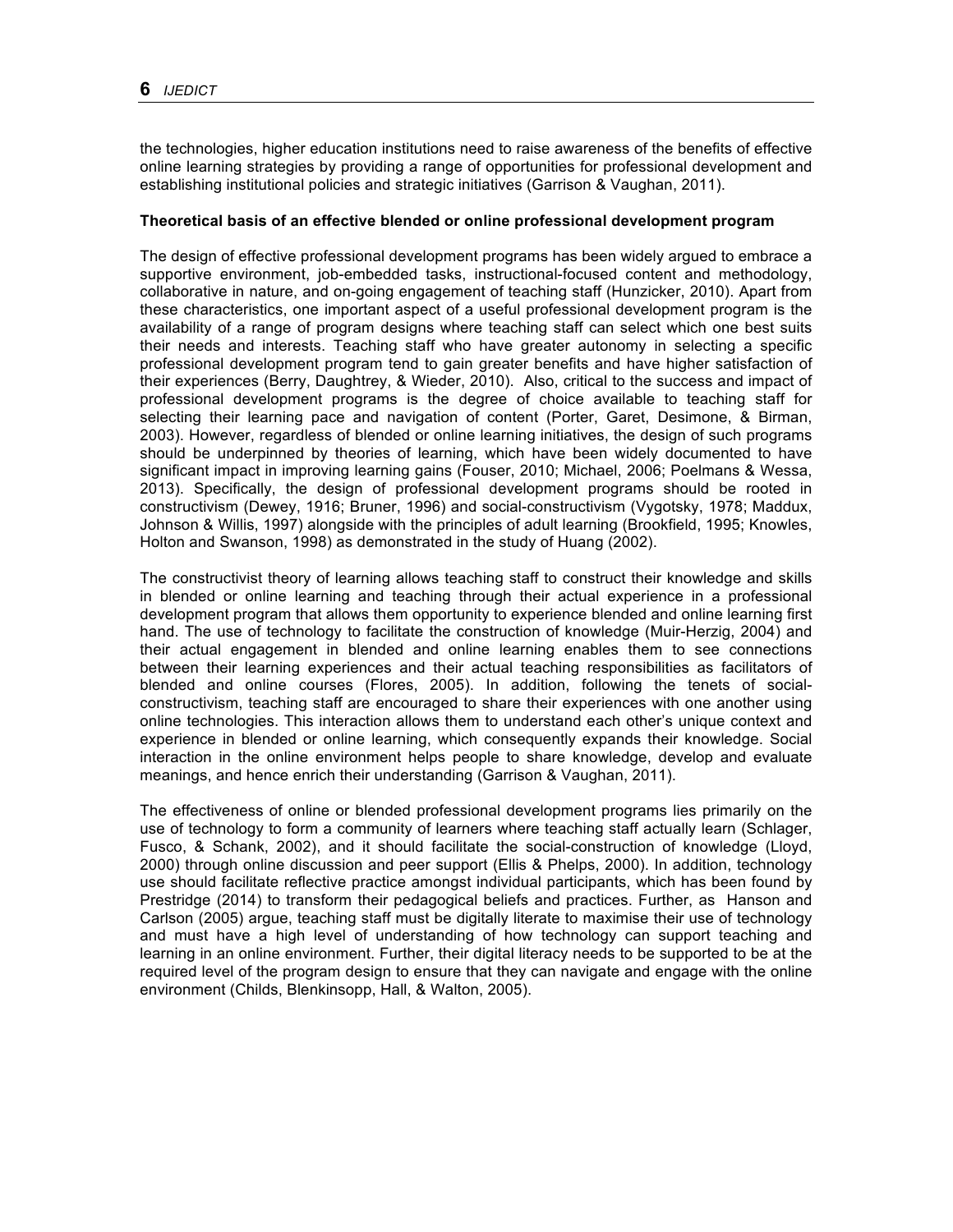# **CASE STUDIES IN PROFESSIONAL DEVELOPMENT IN ONLINE AND BLENDED LEARNING AT UNSW**

In response to these imperatives, three complementary professional development opportunities are offered at UNSW Australia to provide opportunities for teaching staff to develop their confidence and capability in designing online and blended learning courses. Two of these academic development opportunities were existing programs that were significantly redesigned to be offered in a blended or fully online mode while the third is a new strategy as a complement to the other two. These three strategies are discussed below as three separate case studies that demonstrate the effective complementation of blended or online professional development programs where teaching staff can choose which one suits their learning needs well.

# **Case Study 1: Foundations in University Learning and Teaching**

The Foundations in University Learning and Teaching (FULT) course is a professional development program aimed at developing the foundational knowledge, skills and attitudes of UNSW teaching staff necessary to inform effective and scholarly teaching approaches. Similar introductory teaching development programs are offered by most Australian universities to their teaching staff (Hicks, Smigiel, Wilson, & Luzeckyj, 2010). FULT has been offered at UNSW Australia for over 25 years in different forms and traditionally, up until last year, delivered primarily face-to-face. However, in 2013 FULT was redesigned to better align with the university's strategic intent to develop teaching staff capabilities to teach in blended learning mode, incorporating a 'flipped classroom approach' as outlined in UNSW Australia's Learning and Teaching Strategy 2014-2018.



*Figure 1: The Foundations in University Learning and Teaching (FULT) course. FULT comprises five modules that combine individual and group learning activities online with interactive face-toface sessions.*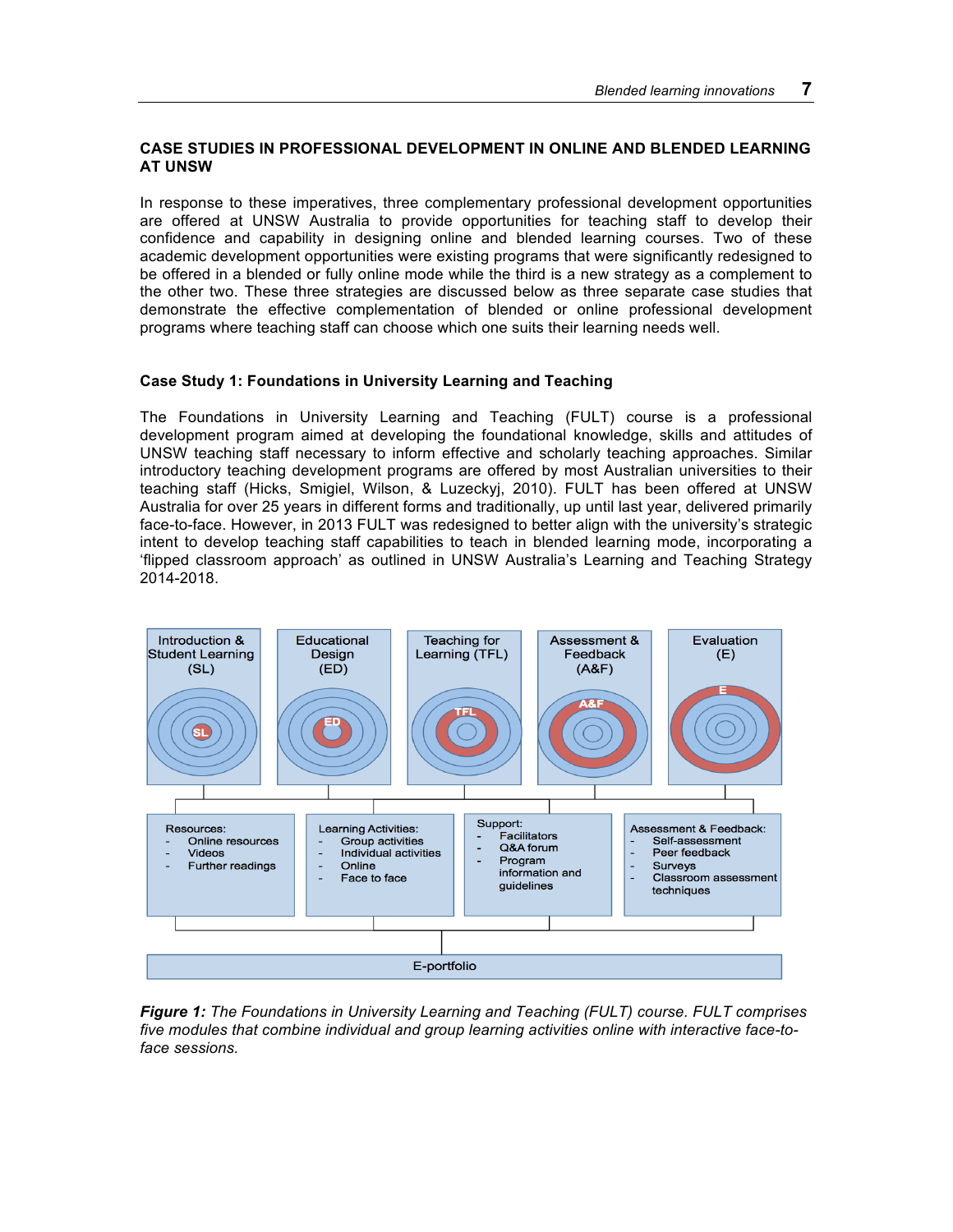This approach is based on the work of Baker (2000) and Lage, Platt, and Treglia (2000) where the passive component of the course, such as reading textbooks, listening to podcasts and watching videos are individually done by students whilst the more active components of the course are used to engage students through problem solving, case studies and discussions. This flipped classroom can help students to increase their motivation and manage cognitive load (Abeysekera & Dawson, 2014), maintain their class attendance (in blended learning) and sustain their out-of-class effort (He, Gajski, Farkas, & Warschauer, 2015), and increase their participation and interactions with teaching staff (Roach, 2014).

FULT's course design is underpinned by the beliefs about when learning is most effective (see Table 1).

| <b>Principle</b>   | Implications for program design                                             |
|--------------------|-----------------------------------------------------------------------------|
| 1) Active          | Teaching staff have an opportunity to engage in an active process of        |
| engagement         | making sense of new ideas or experiences. This involves action (trying out  |
|                    | of new ideas) and reflection (based on feedback).                           |
| 2) Draw on own     | Teaching staff have an opportunity to reflect on their own practice, work   |
| practice and prior | with authentic scenarios and own examples emerging from their practice,     |
| knowledge in       | and the practice of their colleagues.                                       |
| authentic          |                                                                             |
| environments       |                                                                             |
| 3) Build           | Teaching staff have opportunities to build connections with content, with   |
| connections        | peers, and with teachers (e.g., Anderson, 2008; Garrison et al., 2000) in   |
|                    | disciplinary and cross-disciplinary contexts.                               |
| 4) Understand      | The various options and paths through the program are made explicit to      |
| expectations       | teaching staff. Program facilitators are available to provide guidance.     |
| 5) Are challenged  | The program models a climate of enquiry where teaching staff are            |
| and supported      | challenged, while being supported to take sensible risks in their teaching. |
|                    | The misconceptions of teaching staff are identified, and they have an       |
|                    | opportunity to review their conceptions / practice based on the feedback    |
|                    | provided.                                                                   |
| 6) Respect and     | The program models inclusive learning environment where teaching staff      |
| cater learner      | feel valued and respected.                                                  |
| diversity          |                                                                             |

*Table 1: Implications for program design when learning is most effective*

The following design principles guided the redesign of FULT from fully face-to-face delivery to the blended mode undertaken in 2013-2014:

- 1. Flexibility: The program moved from a five-day workshop to a modularised approach with five distinct modules spanning approximately two to three weeks each. In this mode, the teaching staff who are enrolled in FULT choose to complete all modules in the program or enrol in individual modules based on their preference and interest.
- 2. Modelling outcomes-based approach: The program shifted from mandatory attendance to an evidence-based completion model. At the conclusion of FULT, the teaching staff submit an e-portfolio containing evidence of their engagement with and completion of the learning activities associated with all five of the modules, to receive a *Certificate of*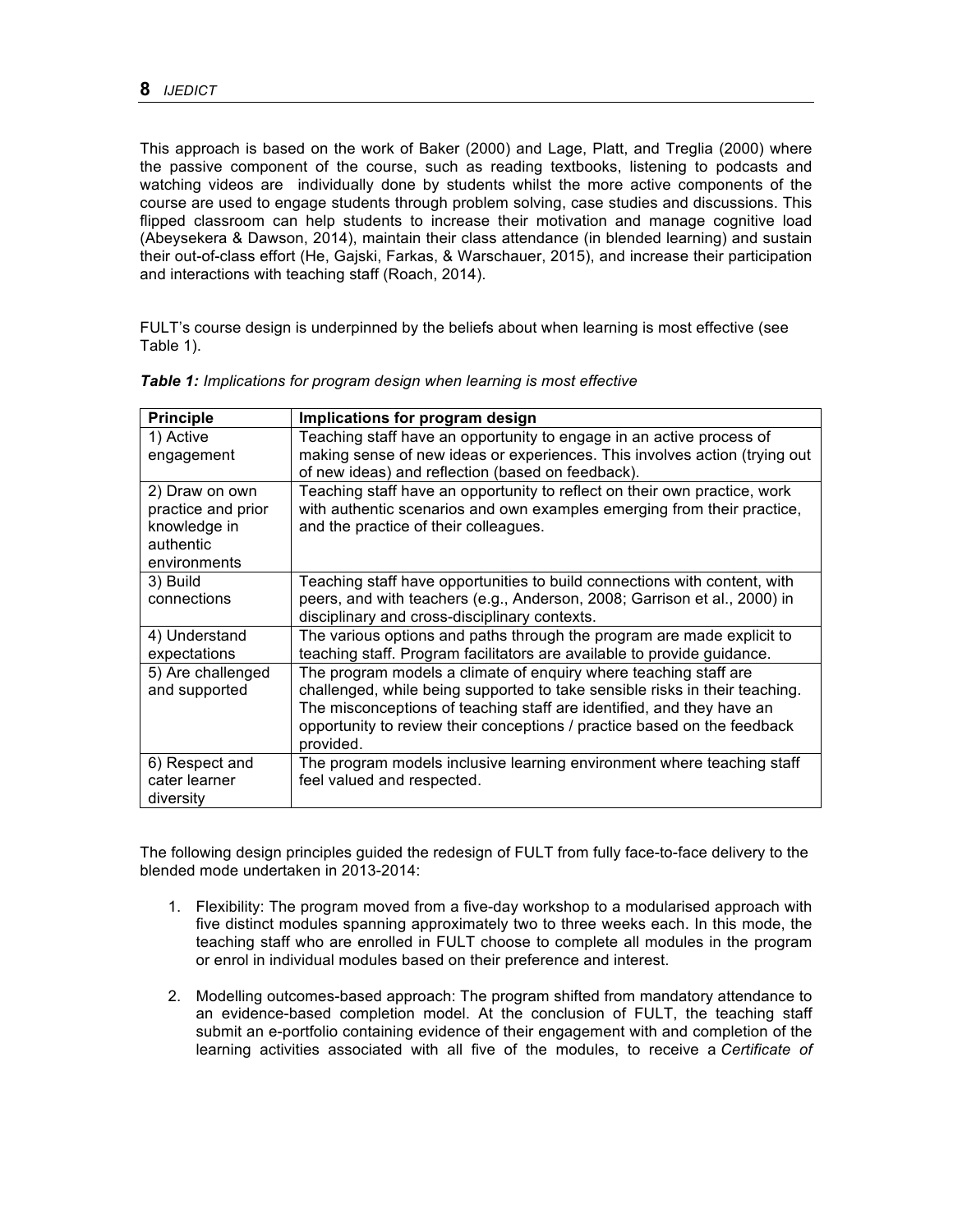*Completion*. Teaching staff receive peer feedback on their work throughout the program, and facilitator feedback upon submission of their completed e-portfolio.

- 3. Modelling blended learning and 'flipped classroom': The program was redesigned from a largely face-to-face model to a blended learning and 'flipped classroom' approach, to provide teaching staff with access to Moodle-based resources and tools supporting engaging online and face-to-face learning activities. By modelling a 'flipped classroom' approach, the face-to-face class time is dedicated to highly interactive group discussions and collaborative authentic learning activities, while tasks requiring reflection and conceptualisation are completed outside class time as pre- and post-activities. Through engagement in online activities on Moodle, such as annotating videos, discussion forums, and stimulating face-to-face activities, teaching staff are exposed to various tools and teaching strategies both face-to-face and online, and are able to experience the benefits of a 'flipped classroom' from the perspective of a learner.
- 4. Inclusivity and scalability: The program originally capped enrolment at 25 participants owing to limitations inherent in the earlier program design, which included a face-to-face micro-teaching session requiring substantial facilitator involvement and supervision. After the redesign to blended delivery, it can now accommodate up to 200 teaching staff (restricted only by teaching spaces available for face-to-face sessions). This allows for the program to be more inclusive and accept enrolments from previously underrepresented cohorts, such as casual tutors, post-doctoral staff and higher degree research (HDR) students with a teaching role. The modularised structure of FULT gives teaching staff the flexibility to choose the modules that address their own learning and teaching needs based on their own specific teaching contexts.
- 5. Efficiency and cost-effectiveness: Owing to the scalability of the program described above, FULT moved from being a resource-intensive program offered four times a year to an efficient program offered twice a year, with one academic lead designing and facilitating each module with the support of an educational developer. Peer assessment is embedded throughout the program to ensure that teaching staff are exposed to, and have opportunities to, critique other's work. In this way teaching staff are able to selfreflect and receive adequate feedback on their conceptualisation and their learning and teaching practice throughout the program, preparing them to complete the final e-portfolio evidencing their progress and learning.

While FULT is primarily a professional development program, it is also the coursework component of the first course in UNSW Australia's Graduate Certificate in University Learning and Teaching (GCULT) described below. This has also been recently redesigned to be offered in blended and online learning modes.

### **Case Study 2: Post-Graduate Course Redesign**

UNSW Australia has offered the GCULT primarily for teaching staff at the university for a number of years. Initially it was delivered as a fully face-to-face program focusing on a variety of topic areas such as student learning, curriculum and assessment design, and leadership in higher education. Recently, the program has been redesigned to align with the university's new blended learning strategy and provide teaching staff with first-hand online and blended learning experience in order to inform their own teaching strategies. Three of the four courses in the program are delivered in blended mode adopting 'flipped classroom' approaches. These include a combination of face-to-face sessions and online activities, limited face-to-face time is more effectively used, being dedicated to collaborative activities. Some content is delivered online prior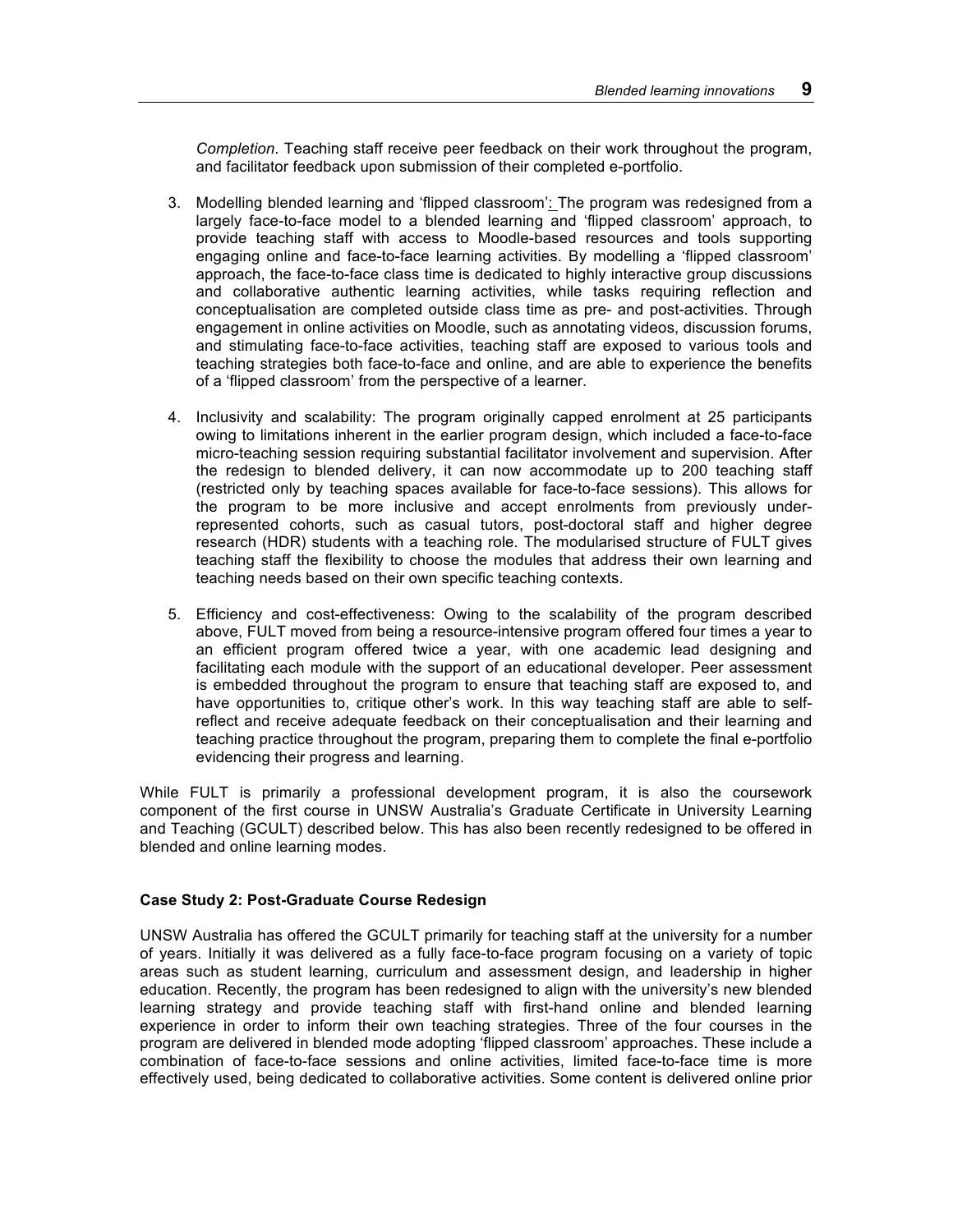to the in-class sessions; in-class conversation is extended through online discussion, online peer feedback and review of course work.

The fourth course has been redesigned for full online delivery to provide teaching staff in the program with an opportunity to experience the flexibility of online learning while continuing to be part of a learning community with other teaching staff enrolled in the same course. In addition, while this course has always focused on curriculum and assessment design, as part of the redesign the focus has shifted to explore the use of online technologies to enhance course design. Teaching staff in the course are encouraged to consider how online technologies, whether in fully online or blended mode, could enhance their own students' learning experience or make their own teaching more efficient and effective. While the three other courses in the program provide an opportunity for teaching staff to experience blended learning, the shift in focus in this fourth course, provides an opportunity to critic the advantages, challenges, and considerations of online technologies through exploring key literature, frameworks, and case study videos of various teaching staff sharing their own experiences with online learning technologies.

With no required face-to-face sessions, the course relies heavily on guided discussion forums to help build and maintain a community of teaching staff learning together. Key questions are posted in the discussion related to the course content, asking teaching staff to provide convincing arguments or raise questions and considerations related to their own teaching practice, helping them to construct and develop their understanding of online and blended learning. This design is based on a socio-constructivist theoretical approach (need reference) where the course is designed to foster discussion around the key concepts to support teaching staff development of understanding and knowledge of technology-enabled course design. To encourage the sharing of ideas and ongoing conversation, assessment in this course requires the teaching staff to ensure that their arguments are based on multiple perspectives, including that of their peers. Following an 'assessment as learning' approach, where assessment tasks are explicitly used as learning tasks, the assessments in the course are designed to build the teaching staff understanding by applying the concepts introduced in the course to their own teaching context. For example, the first assessment asks students to explore learning and teaching strategies and policies specific to their own faculty or school related to open and institutionally-supported technologies, in order to ensure that their teaching and course design adheres to any specific requirements or expectations. The second assessment subsequently then focuses on the review of teaching staff own course design in order to identify areas that could be enhanced by online technologies, while the third and final assessment asks teaching staff to apply changes to their course based on content explored in the course, their own literature exploration, and discussions with one another. While it is not required that they redesign their course using online technologies, it is expected that they provide an evidence-based argument for their informed decisions. Finally, while not required, the teaching staff in the course are encouraged to enrol in a massive, open, and online course (MOOC) offered during the same time, providing an opportunity to explore the same weekly concepts, engage in discussion with international educators, and be exposed to further other resources and online activities. The following section describes the design and intent of this particular MOOC.

#### **Case Study 3: Building capability and confidence via a MOOC**

In 2014, UNSW developed a massive open and online course (MOOC) called Learning to Teach Online (LTTO), based upon the award winning open educational resources of the same name http://bit.ly/ZbQfmK. The original resources received the 2012 MERLOT Award for Exemplary Online Learning Resources and the 2011 Ascilite Innovation and Excellence Award*.* Whilst the LTTO MOOC was open for all, it was also designed to provide professional development in online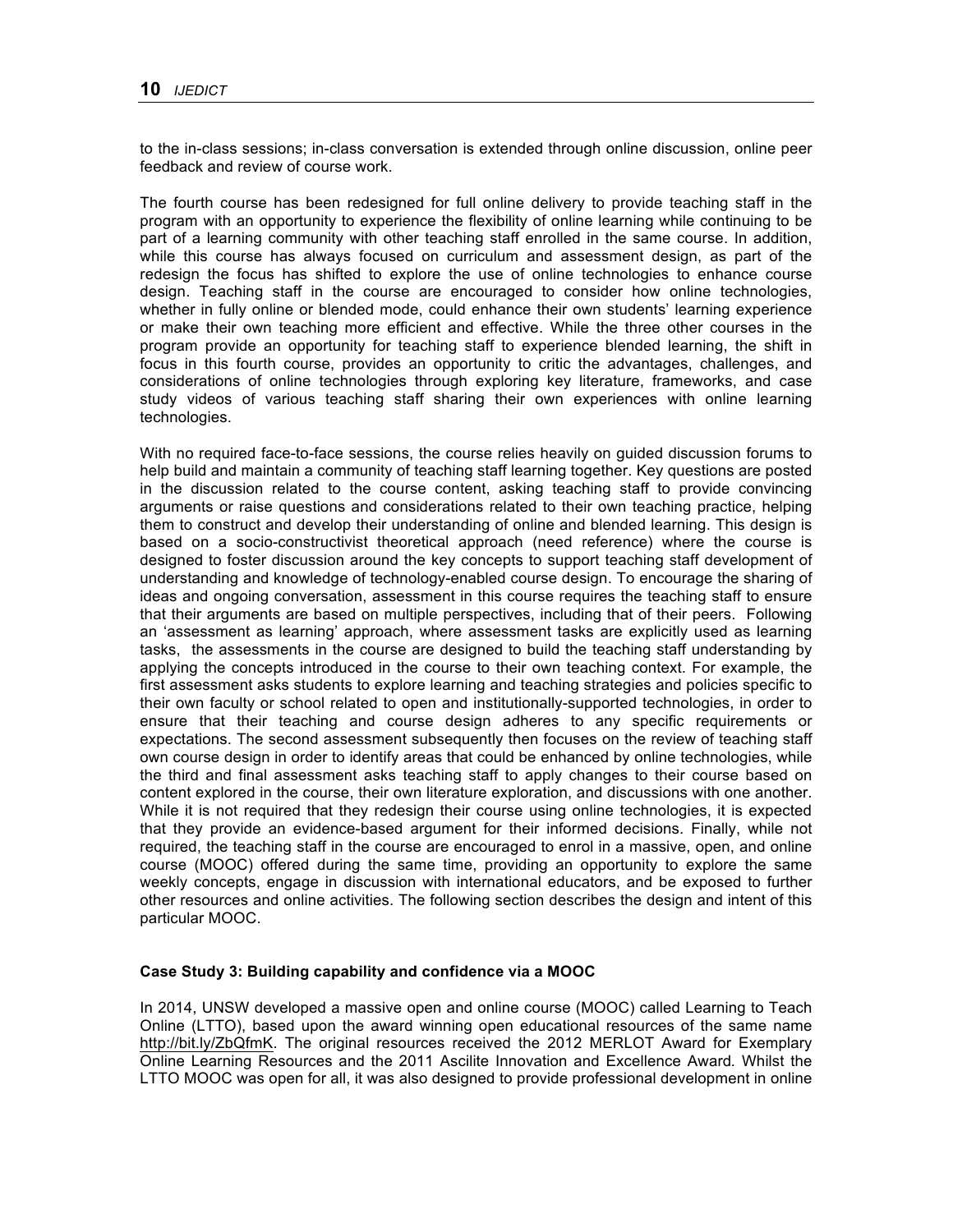course design to UNSW teaching staff. The eight-week open course was aimed at teaching staff with little or no online teaching experience, or those wishing to expand their existing knowledge. The course was designed to help teaching staff to develop an understanding of effective pedagogic principles related to online and blended teaching practices, rather than focusing upon instruction in the use of specific technologies. In this way, the MOOC enabled teaching staff to adapt the knowledge and skills explored to their own teaching contexts via a flexible, reflective and personally relevant learning experience. Specifically, the LTTO MOOC design was underpinned by principles derived from the process of narrative inquiry (Chase, 2008; Webster & Mertova, 2007) and constructivism (Girvan & Savage, 2010; Gold, 2001), both of which focus on the importance of personal experience in the learning process. The structure of the MOOC was such that it encouraged teaching staff to define their own learning goals and to reflect and draw upon their own personal stories about their teaching practice and contexts. In effect, their stories became central to how they constructed their learning, and how they engaged with the course and one another.

The course was broken into eight modules, each exploring fundamental strategies and pedagogical principles of online learning and teaching practice.

- 1. Why is online teaching important?
- 2. Open and institutionally supported technologies
- 3. Planning online learning
- 4. Online learning activities
- 5. Online assessment strategies
- 6. Online resources
- 7. Engaging and motivating students
- 8. Evaluation strategies

Each module comprised a video introduction explaining the learning outcomes, a video and a more detailed document examining the key concepts being discussed, along with supporting case studies demonstrating how different teaching staff apply the principles in practice. Teaching staff were also guided to specific discussion forums and resources that support each module. They could choose to undertake all modules of the course at any time or in any order that suited them, as they did not need to engage with the course sequentially. Teaching staff were also not required to undertake all modules and could simply focus upon topics that related to their interests or needs. As long as they undertook enough activities and assignments (as explained below) to achieve a passing grade, they could complete the course with a high degree of flexibility and freedom as to which content they engaged with.

Each module had a set of three multiple-choice and short-answer activities designed to facilitate self-reflection about their existing skills, confidence, perceptions and understanding of key pedagogical concepts. The activities were designed to help teaching staff to develop strategies to apply the knowledge they gained in the course to their own teaching practice. At the conclusion of each activity, teaching staff were provided with feedback containing explanations to reinforce their learning with data visualisations of their individual responses comparing their answers to those of the rest of the cohort. Finally a series of personalised resource suggestions were based on individual answers to questions. In this way, the activities were highly personalised and not content driven, but centred on their personal experiences and knowledge, allowing them to build their professional capacity in ways that were relevant to them.

The MOOC also contained a series of three assignments designed to enable teaching staff to apply their knowledge to the design of an online learning activity that they could use in their own teaching practice. Through these assignments, teaching staff analysed their existing teaching practice or course design, applied new knowledge to develop supporting online teaching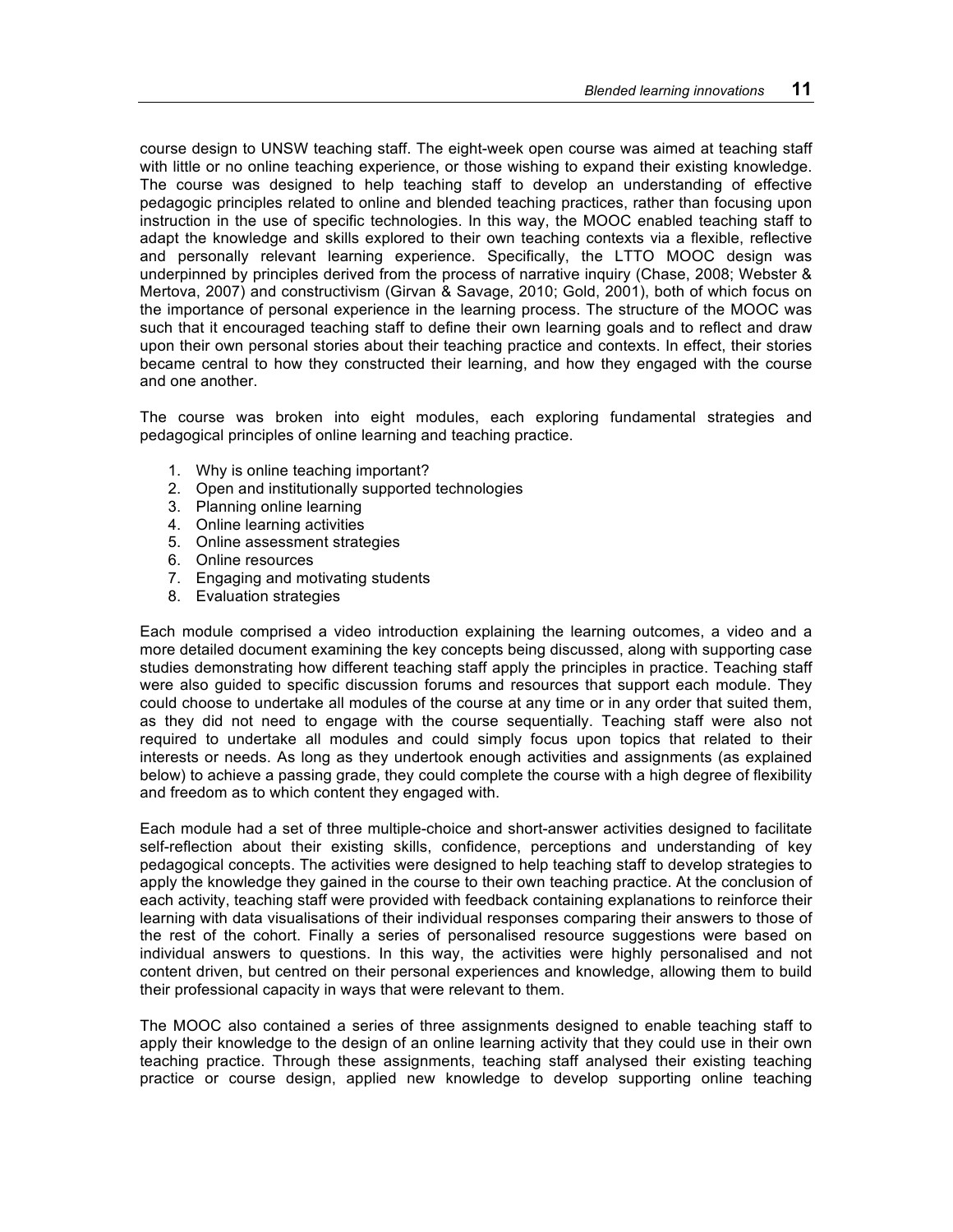strategies, and reflected upon the benefits and risks associated with their final design. Teaching staff were also asked to demonstrate their understanding of the principles involved by undertaking reviews of peers' assignments and providing feedback. It was through participating in these assignments, that teaching staff were truly able to personalise their learning experiences by introducing and analysing their own teaching stories, then evolving these personal narratives through the synthesis of new knowledge about online teaching practices.

# **PRINCIPLES OF EFFECTIVE ONLINE AND BLENDED PROFESSIONAL DEVELOPMENT**

The following principles of effective professional development for blended and online learning emerged from our experiences in redesigning and implementing professional development (PD) programs to address the need to enhance the digital literacy of teaching staff and to develop their capability in designing and delivering blended and online learning:

- 1. PD should embody the principles of blended and online learning. The design and process should provide opportunities for teaching staff to gain understanding of the theoretical rationale and practical applications of blended and online learning.
- 2. The PD course activities should provide authentic blended and online learning opportunities for teaching staff to give them first-hand experience of the benefits of integrating technology in their learning, which can eventually be transferred and applied to the design and delivery of their own courses.
- 3. The design of PD programs should be theoretically underpinned by constructivism (Dewey, 1916; Bruner, 1996) and socio-constructivism (Vygotsky, 1978; Maddux, Johnson & Willis, 1997) to allow for the co-construction of knowledge whereby teaching staff learn from one another and collectively develop their understanding of online and blended teaching strategies and approaches. As one of the major issues in blended and online learning is the sustainability of interaction (Wang, 2010), the design of the PD program should embrace collaborative problem-solving and sharing of best practices, thereby encouraging teaching staff to engage with one another to discuss and collaboratively overcome the challenges associated with designing their own online and blended learning courses.
- 4. PD should be aligned with criteria and standards for effective blended and online learning course design and delivery to model best practice. The authors are currently developing and validating criteria and standards to guide a more personalised blended and online learning course design to ensure quality and to form the basis for professional development and practice.
- 5. Multiple complementary PD programs for blended and online learning should be available to give options to teaching staff in terms of topics, modalities, and skill levels to provide a more personalised approach.

# **CONCLUSION AND FUTURE DIRECTIONS**

By designing and offering three complimentary yet distinct teaching development opportunities, UNSW Australia demonstrates its commitment to fostering technology acceptance amongst teaching staff alongside developing their digital literacy skills, knowledge, and perceptions of effective technology-enabled course design to meet the global challenge of delivering effective online learning opportunities for students. While the three case studies reported in this paper are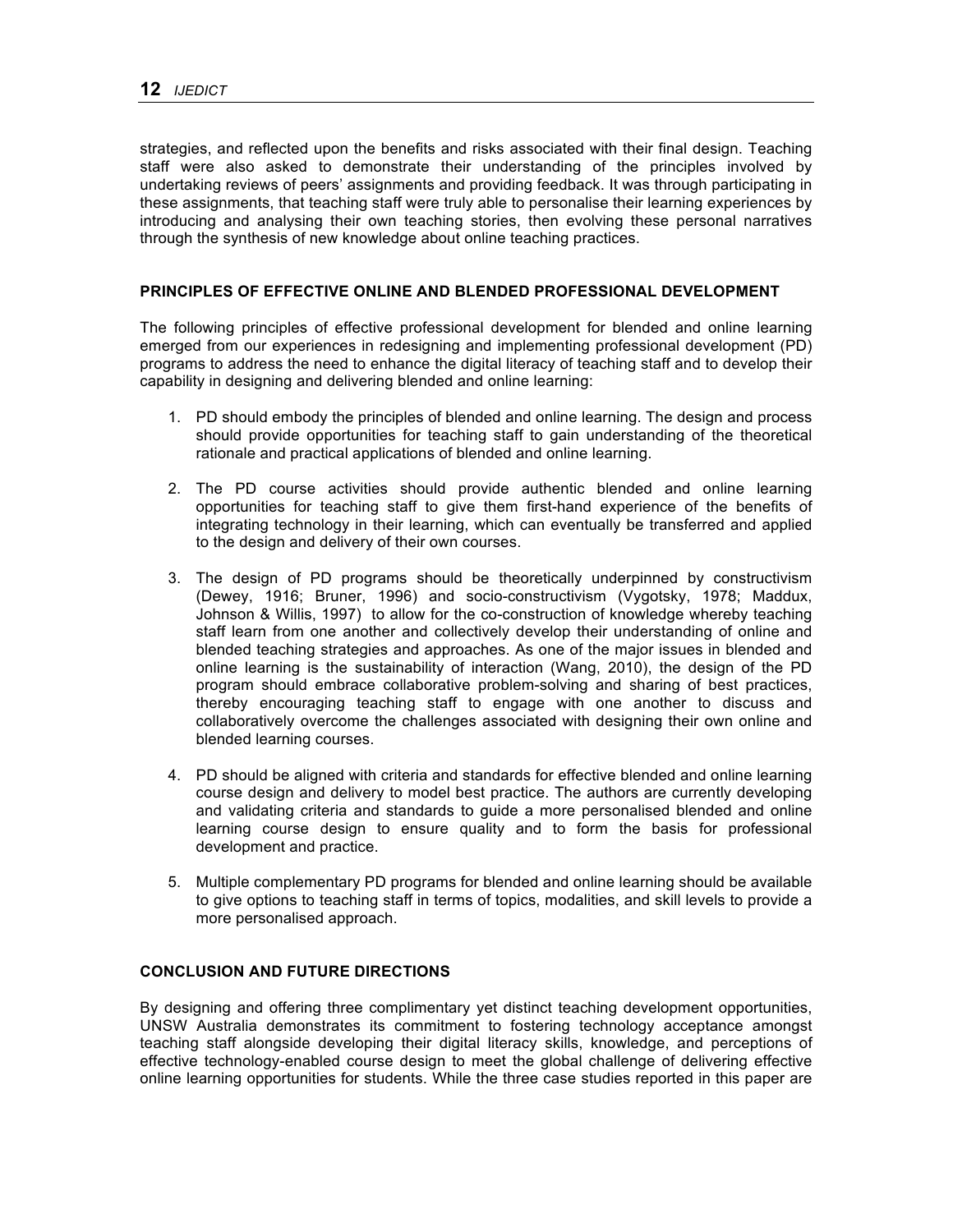currently being evaluated, (*against criteria on personalisation of blended or online learning which*  looks into the delivery of the content, availability of course resources and formative assessment, *selection of learning activities, utilisation of technology to meet teaching staff needs and expectations, provision of learning and digital literacy support, design of assessment tasks, and teaching staff engagement in self and peer assessment*), the intent of this is paper is to disseminate the strategic approach at one higher education institution to implement a threefold, multifaceted online and blended learning approach across the campus to help inform the strategies that other institutions may adopt. The results of the evaluations will inform future review and redesign of all three initiatives as needed by offering insights on the effectiveness of the initiatives for enhancing online and blended learning practice. The evaluation strategies use a range of data collection methods as appropriate for each unique case study such as learning analytics on teaching staff actual engagement with the online resources and activities, surveys and focus groups to better understand their experience and change in perceptions and teaching approaches, and the course instructor's or program leader's own critical reflection on the professional development opportunity from multiple lens or perspectives.

While the road towards the realisation of UNSW Australia's move to mainstreaming online and blended learning through enhancing the digital literacy of teaching staff still has a long way to go, other institutions and countries, both developing and developed, can learn from its experience in redesigning professional development programs and courses that embody the principles and practices of blended and online learning.

### **REFERENCES**

- Abeysekera, L., & Dawson, P. 2014. "Motivation and cognitive load in the flipped classroom: definition, rationale and a call for research", *Higher Education Research & Development*, pp. 1-14. doi: 10.1080/07294360.2014.934336
- Anderson, V. 2008. *"*Re-imagining 'interaction' and 'integration': Reflections on a university social group for international and local women", *Proceedings of the 19th ISANA International Education Association*, Auckland, New Zealand, pp. 1-10.
- Atkinson, K., Fluker, G., Ngo, L., Dracup, M., & McCormick, P. 2009. "Introducing a learning repository using a blended professional development approach", in *Same places, different spaces, Proceedings ascilite Auckland, 2009,* pp. 35-39.
- Baker, J. 2000. "The 'classroom flip': Using web course management tools to become the guide by the side", *Florida Community College at Jacksonville*, Jacksonville, FL. USA:
- Berry, B., Daughtrey, A., & Wieder, A. 2010. "Preparing to lead an effective classroom: The role of teacher training and professional development programs", *Center For Teaching Quality*. Retrieved from ERIC database (ED509718) on 5 January 2015.
- Bruner, J.S. 1996. "The culture and education", Harvard University Press, Cambridge.
- Chase, S. E. 2008. "Narrative inquiry: Multiple lenses, approaches, voices", in N.K. Denzin & Y.S. Lincoln (Eds), *Collecting and Interpreting Qualitative Materials,* pp. 57-94, Thousands Oaks, CA: Sage.
- Chen, P.D., Lambert, A.D., & Guidry, K.R. 2010. "Engaging online learners: The impact of webbased learning technology on college student engagement", *Computers and Education,*  vol. 54 issue 4, pp. 1222-1232.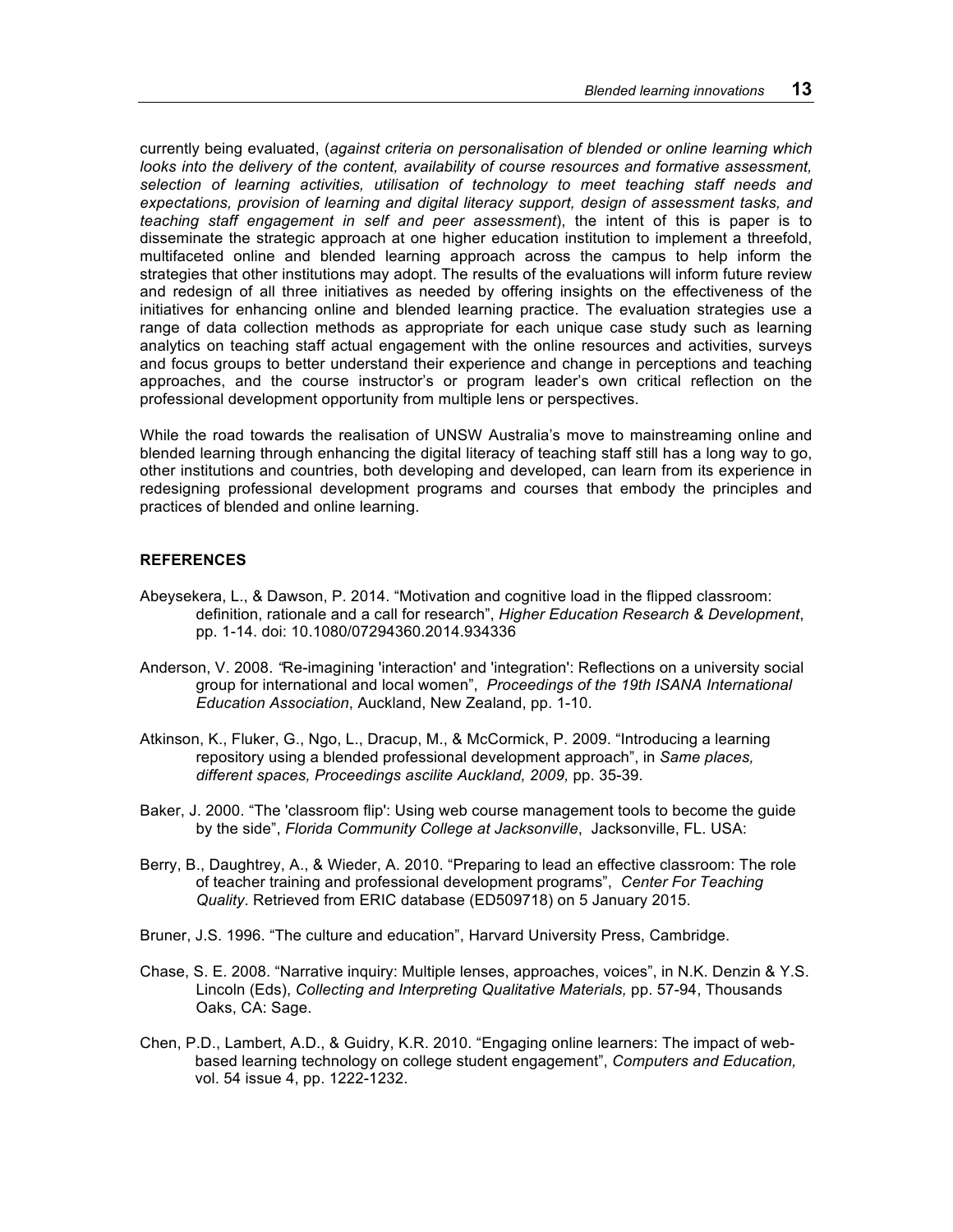- Childs, S., Blenkinsopp, E., Hall, A., & Walton, G. 2005. "Effective e-learning for health professionals and students—barriers and their solutions", A systematic review of the literature—findings from the HeXL project. *Health Information and Libraries Journal,* vol. 22 issue 2, pp. 20-32.
- Dewey, J. 1916. "Demoacracy and education", *The Freee Press,* New York.
- Ellis, A., & Phelps, R. 2000. "Staff development for online delivery: A collaborative, team based action learning model"' *Australian Journal of Educational Technology,* vol. 16, issue 1, pp.26-44.
- Ertmer, P. A., Ottenbreit-Leftwich, A. T., Sadik, O., Sendurur, E., & Sendurur, P. 2012. "Teacher beliefs and technology integration practices: A critical relationship", *Computers & Education,* vol. 59, issue 2, pp. 423-435.
- Flores, M. 2005. "How do teachers learn in the workplace? Findings from an empirical study carried out in Portugal", *Journal of In-service Education*, vol. 31, issue 3, pp. 485-508.
- Fouser, R. J. 2010. "From CMS to SNS: Exploring the use of facebook in the social constructivist paradigm", *Paper presented at the Proceedings of the 2010 10th IEEE/IPSJ International Symposium on Applications and the Internet*.
- Garrison, D. R., Anderson, T., & Archer, W. 2000. "Critical Inquiry in a Text-Based Environment: Computer Conferencing in Higher Education", *The Internet and Higher Education,* vol. 2, series 2–3, pp. 87-105.
- Garrison, D. R., & Vaughan, N. 2011. "Blended Learning in Higher Education", *John Wiley & Sons*, San Francisco, CA.
- Girvan, C., & Savage, T. 2010. "Identifying an appropriate pedagogy for virtual worlds: A Communal Constructivism case study", *Computers & Education*, vol. 55, issue 1, pp. 342-349.
- Glitz, C. L. 2013. "Can online learning communities achieve the goals of traditional professional learning communities? What the literature says". *(REL 2013-003),* Washington, DC: U.S. Department of Education, Institute of Education Studies, National Centre for Education Evaluation and Regional Assistance, Regional Educational Laboratory Mid-Atlantic.
- Gold, S. 2001. "A constructivist approach to online training for online teachers", *Journal of Asynchronous Learning Networks*, vol. 5, issue 1, pp. 35-57.
- Gosper, M., Malfroy, J., & McKenzie, J. 2013. "Students' experiences and expectations of technologies: An Australian study designed to inform planning and development decisions", *Australasian Journal of Educational Technology,*vol. 29, series 2, pp. 268-282.
- Handal, B., MacNish, J., & Petocz, P. 2013. "Academics adopting mobile devices: The zone of free movement", in M. Gosper, J. Hedberg, H. Carter (Eds.) *Electric Dreams*. *Proceedings ascilite Sydney 2013*, pp. 350-361.
- Hanson, K., & Carlson, B. 2005. "Effective access teachers' use of digital resources in STEM teaching*", Education Development Center, Inc.*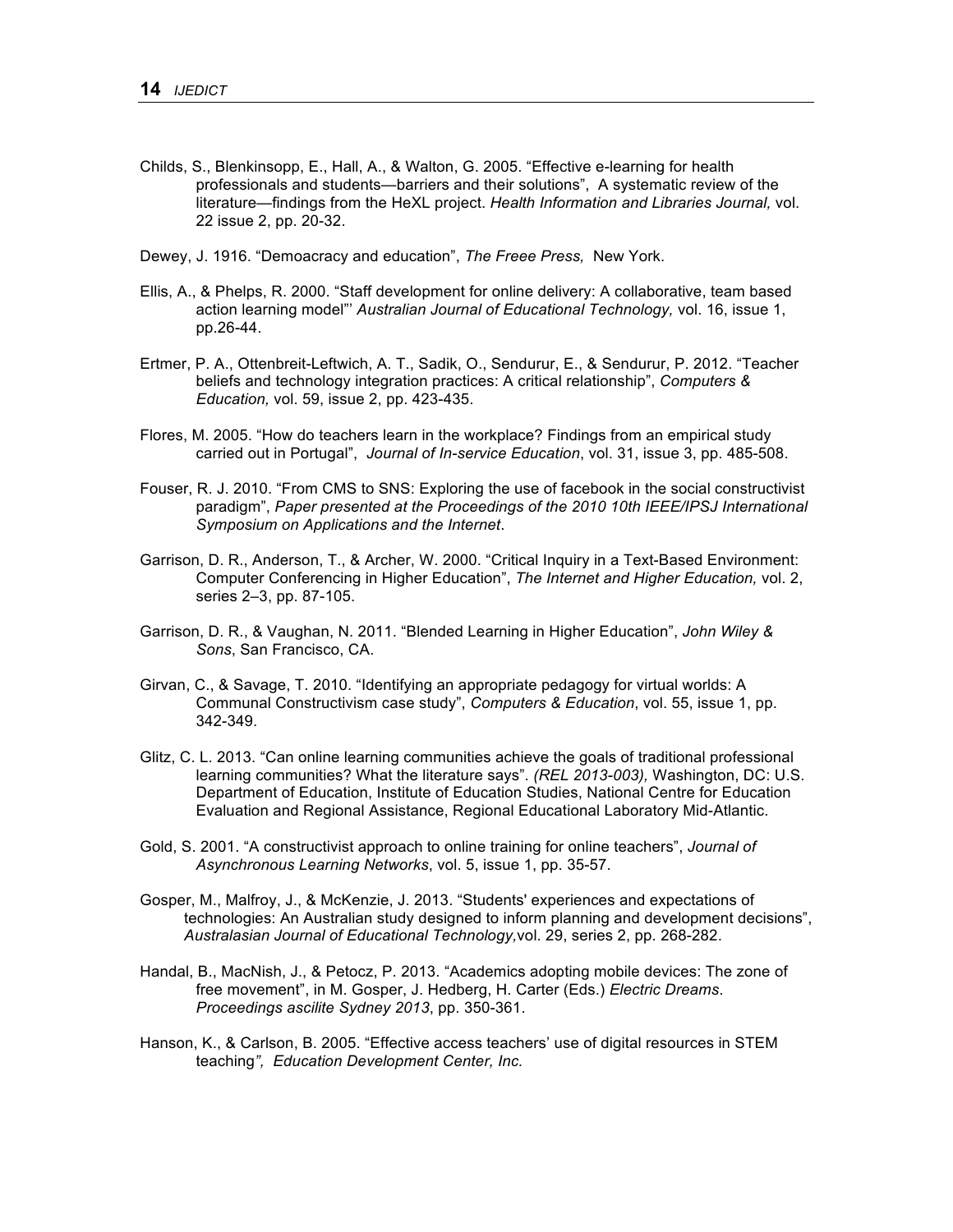- He, W., Gajski, D., Farkas, G., & Warschauer, M. 2015. "Implementing flexible hybrid instruction in an electrical engineering course: The best of three worlds?", *Computers & Education,*  vol. 81, pp. 59-68.
- Hicks, M., Smigiel, H., Wilson, G., & Luzeckyj, A. 2010. *Preparing Academics to Teach in Higher Education: Final Report*. Sutralina Learning and Tecahing Council, Sydney, NSW.
- Huang, H.-M. 2002. "Toward constructivism for adult learners in online learning environments", *British Journal of Educational Technology,* vol. 33, issue 1, pp.27-37.
- Hunzicker, J. 2010. "Effective professional development for teachers: A checklist", *Professional Development in Education*, vol. 37, issue 2, pp. 177-179.
- Johnson, L., Becker, S., Cummins, M., & Estrada, V. 2014a. "2014 NMC Technology Outlook for Australian Tertiary Education: A Horizon Project Regional Report", Austin, Texas: NMC.
- Johnson, L., Becker, S., Estrada, V., & Freeman, A. 2014b. *Horizon Report: 2014 Higher Education.* Austin, TX: NMC.
- Kabilan, MK. & Rajab BL. 2010. "The utilisation of the Internet by Palestinina English language teachers focusing on uses, practices and barriers and overall contribution to professional development", International Journal of Education and Development using Information and Communication Technology (IJEDICT), vol. 6, issue 3, pp. 56-72.
- Kennedy, G., Jones, D., Chambers, D., & Peacock, J. 2011. "Understanding the reasons academics use - and don't use- endorsed and unendorsed learning technologies", In *Changing Demands, Changing Directions, ascilite Hobart, 2011*, pp. 688-701.
- Knowles, M.S., Holton III E.F., Swanson, R.A. 1998. "The adult learner", 5<sup>th</sup> edition, Gulf, Texas.
- Korthagen, F., & Lagerwerf, B. 2001. "Teachers' professional learning: How does it work?", In F. Korthagen, J. Kessels, B. Koster, B. Lagerwerf & T. Wubbels (Eds.), *Linking Practice and Theory: The Pedagogy of Realistic Teacher Education* (pp. 175-206). Mahwah: Lawrence Erlbau Associates
- Lage, M. J., Platt, G. J., & Treglia, M. 2000. "Inverting the classroom: A gateway to creating an inclusive learning environment", *The Journal of Economic Education*, vol. 31, issue 1, pp. 30-43.
- Lloyd, M. 2000. "Reinventing practice: Online professional development the first year", *QUICK,*  issue 78, pp. 22-25.
- Michael, J. 2006. "Where's the evidence that active learning works?", *Advances in Physiology Education, v*ol. 30, issue 4, pp. 159-167.
- Ming T., Hall, C., Azman, H., & Joyes, G. 2010. "Supporting smart school teachers' continuing professional development in and though ICT: A model for change", International Journal of Education and Development using Information and Communication Technology, vol. 6, issue 2, pp. 5-20.
- Mirriahi, N., & Alonzo, D. 2015. "Shedding light to students' IT experiences: Implications for academic development". *In press*.